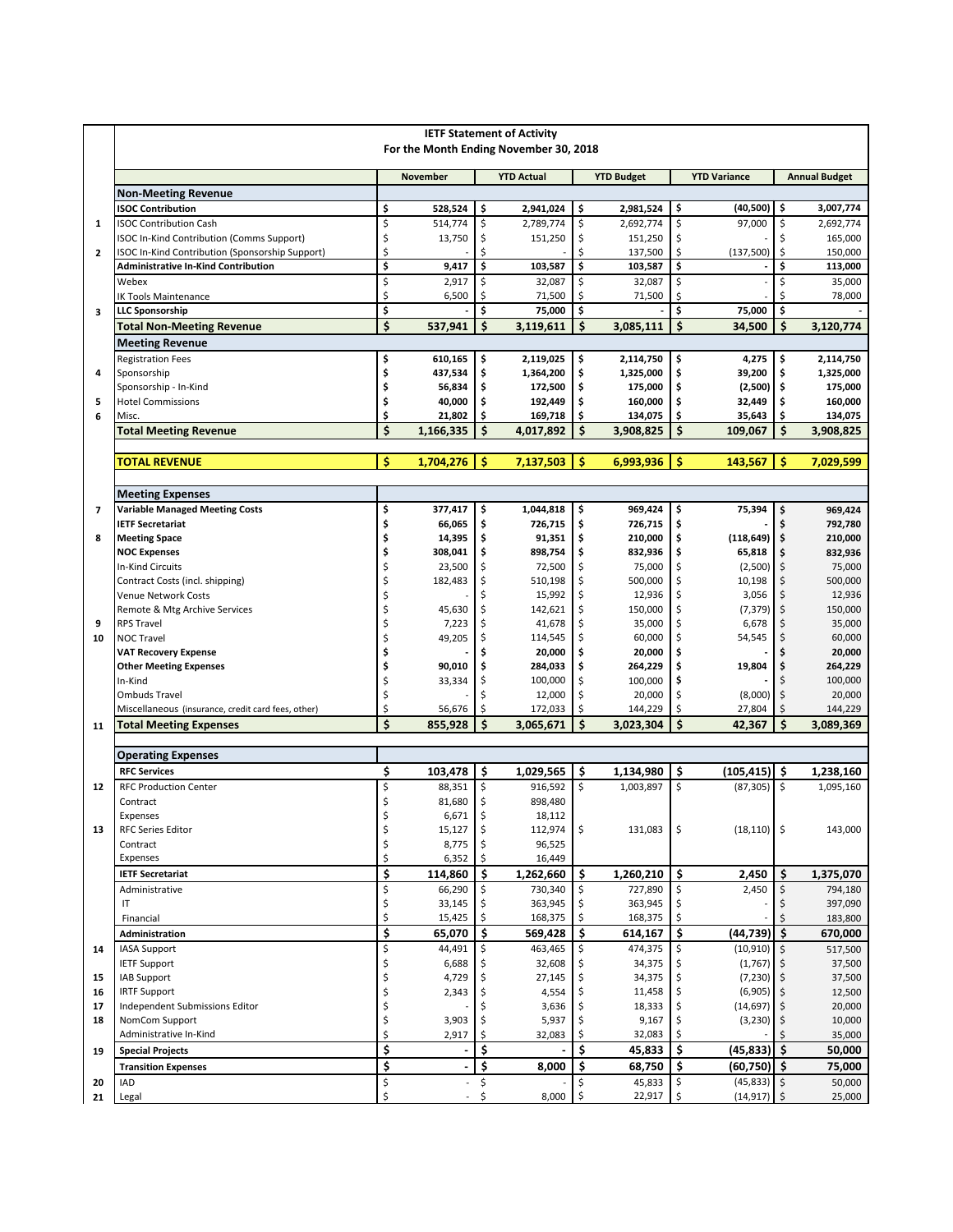|    | <b>Tools Maintenance</b>        | 24,481    | 204,180   | -S | 198,917        | l \$ | 5,263           | 217,000   |
|----|---------------------------------|-----------|-----------|----|----------------|------|-----------------|-----------|
|    | In-Kind (IK)                    | 6,500     | 71,500    |    | 71,500         |      |                 | 78,000    |
|    | Contracts                       | 17,981    | 132,680   | 5  | 127,417        |      | 5,263           | 139,000   |
|    | <b>Support Services</b>         | 21,750    | 215,250   | S  | $288,750$   \$ |      | $(73,500)$   \$ | 315,000   |
| 22 | Sponsorship Support             | 8.000     | 64,000    |    | 137,500        |      | $(73,500)$ \$   | 150,000   |
|    | <b>Communications Support</b>   | 13,750    | 151,250   |    | $151,250$   \$ |      |                 | 165,000   |
|    | <b>Total Operating Expenses</b> | 329,639   | 3,289,083 |    | 3,611,607      | ΙS   | $(322,524)$ \$  | 3,940,230 |
|    |                                 |           |           |    |                |      |                 |           |
|    | <b>Total Expenses</b>           | 1,185,568 | 6,354,754 | -S | $6,634,911$ \$ |      | $(280, 157)$ \$ | 7,029,599 |
|    |                                 |           |           |    |                |      |                 |           |
|    | <b>Net Deficit/Surplus</b>      | 518,708   | 782,749   | -S | $359,025$   \$ |      | $423,724$   \$  |           |
| 23 | <b>ISOC Capital Investment</b>  | 40,163    | 65,163    |    | $183,333$   \$ |      | $(118, 171)$ \$ | 200,000   |

**NOTES** 

- 1 \$25k represents YANG Catalog contribution; \$72k represents Sponsorship Support Contract contribution
- 2 Sponsorship position contracted April 2018 ouside of ISOC
- 3 First LLC Contribution from donor. Revenue was not budgeted
- 4 IETF 101 & 103 Sponsorships greater than budgeted
- 5 IETF101 and IETF102 Hotel Commission greater than budgeted
- 6 \$30,278 represents City of Montreal rebate not budgeted
- 7 IETF103 Expeness higher than budgeted due to change in venue after time of budget approval
- 8 IETF101 & IETF103 actual meeting space fee lower than anticipated
- 9 RPS travel expenses greater than budgeted due to unrecognized comp rooms as expenses
- 10 NOC travel expenses greater than budgeted due to unrecognized comp rooms as expenses
- 11 IETF103 greater than budgeted due to change in venue after budget approval
- 12 Budget includes hiring new editor for new format work; not yet required
- 13 Budgeted RSE Travel expenses greater than actual
- 14 Lower than anticipated expenses
- 15 Lower than anticipated expenses
- 16 Lower than anticipated expenses
- 17 Anticipated ISE expenses not submitted
- 18 Lower than anticipated expenses
- 19 No special projects to date
- 20 No IAD transition expenses to date
- 21 Legal transition expenses less than anticipated
- 22 Budgeted position vacant Jan Mar 2018
- 23 Represents development of new RFC format tools